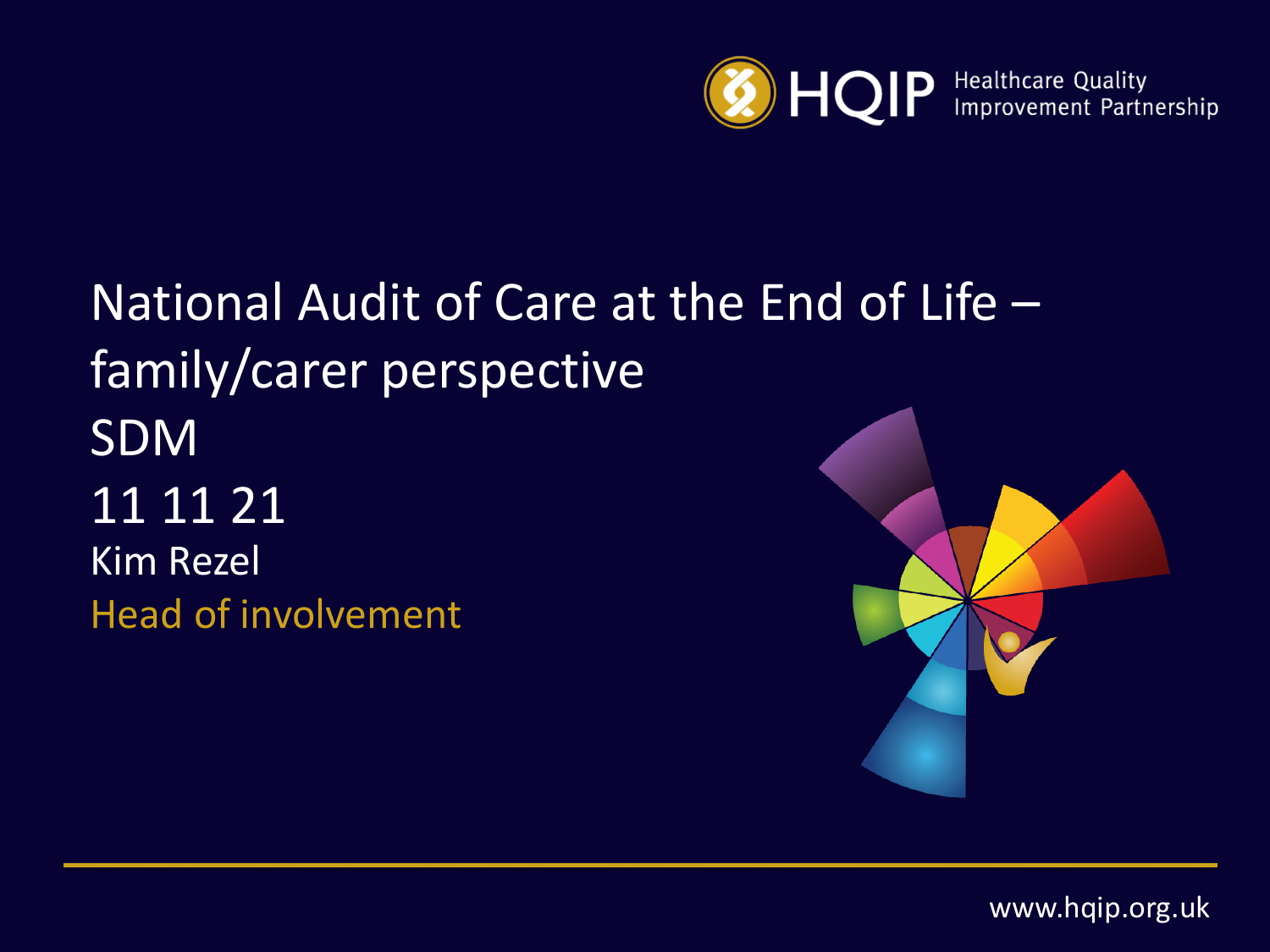# **Background and context**

# • Contacts

- The Patients Association
- Compassion in Dying
- HQIP Service User Network
- Questionnaire
	- Individuals and organisational responses
- Focus Group
	- SUN members



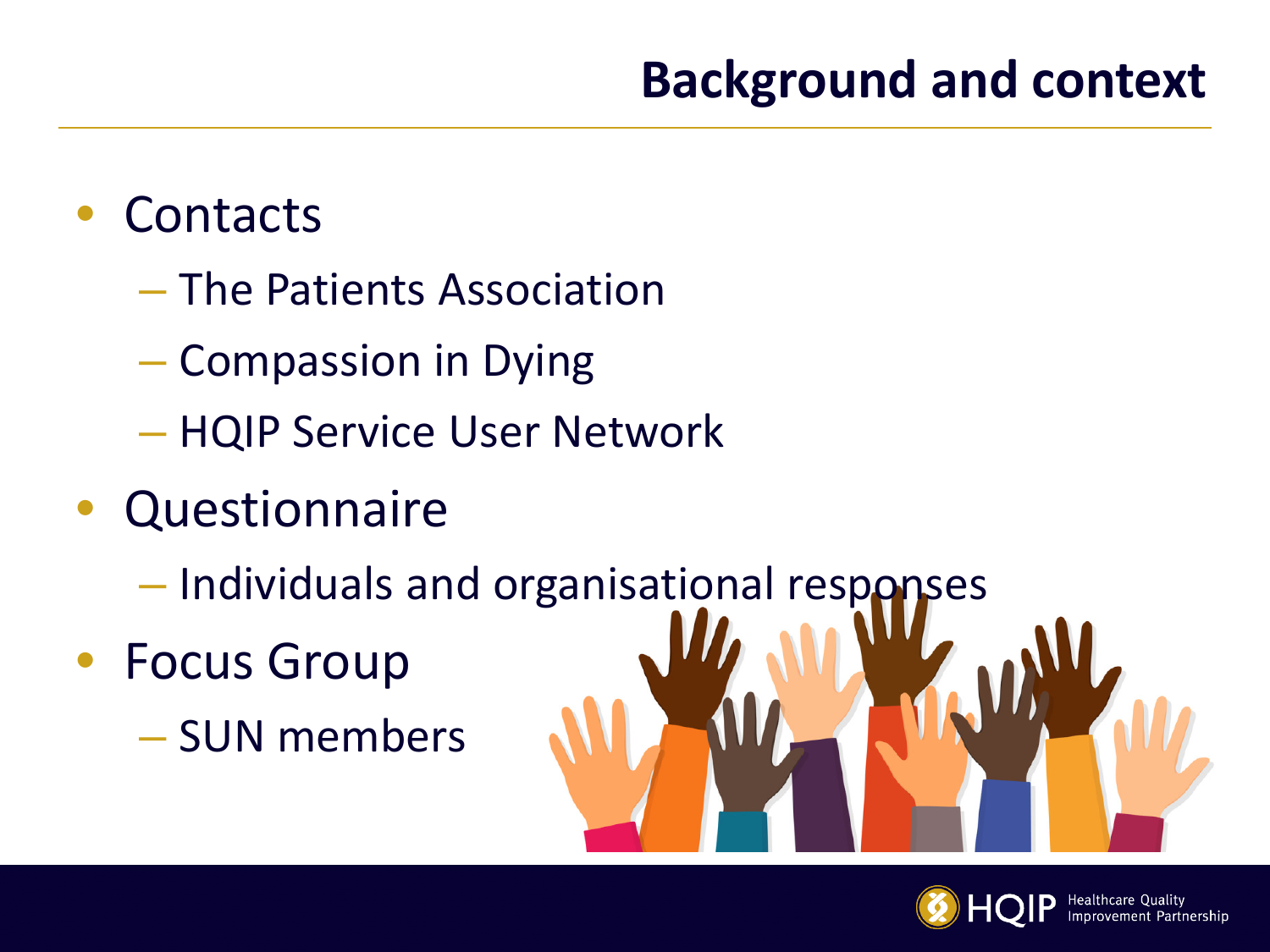# **What we asked about**

- The Quality Survey
- Main concerns
- Greatest benefits
- Areas for improvement
- **Resources**

**IMPORTANT: This document is a template only. The** Quality Survey is an online survey. Not a paper survey.



□ Don't know

- 8. Did staff at the hospital involve the person in decisions about care and treatment as much as he/she would have wanted in the last two to three days of life?
	- $\Box$  He/she was involved as much as he/she wanted to be
	- □ He/she would have liked to be more involved
	- □ He/she would have liked to be less involved
	- $\Box$  He/she was not able to be involved
	- $\Box$  Not sure
- 9. Did the person have an advance care plan in place prior to their last admission? An advance care plan might describe future treatment plans, the place they would prefer to be cared in, the use of life saving treatments, their values and beliefs and end of life care wishes and goals
- $\square$  Yes

 $\Box$  No

Don't know

How much do you agree or disagree with the following statements about the care received by the person who died during their final admission in hospital? Please indicate using the answers below.

| <b>Strongly</b> | 125% · 凸<br>⊝⊕<br>  F & &<br>$\pm$ | <b>Strongly</b> |
|-----------------|------------------------------------|-----------------|
| disagree        | nor disagree                       | agree           |
| ×ļ              |                                    |                 |

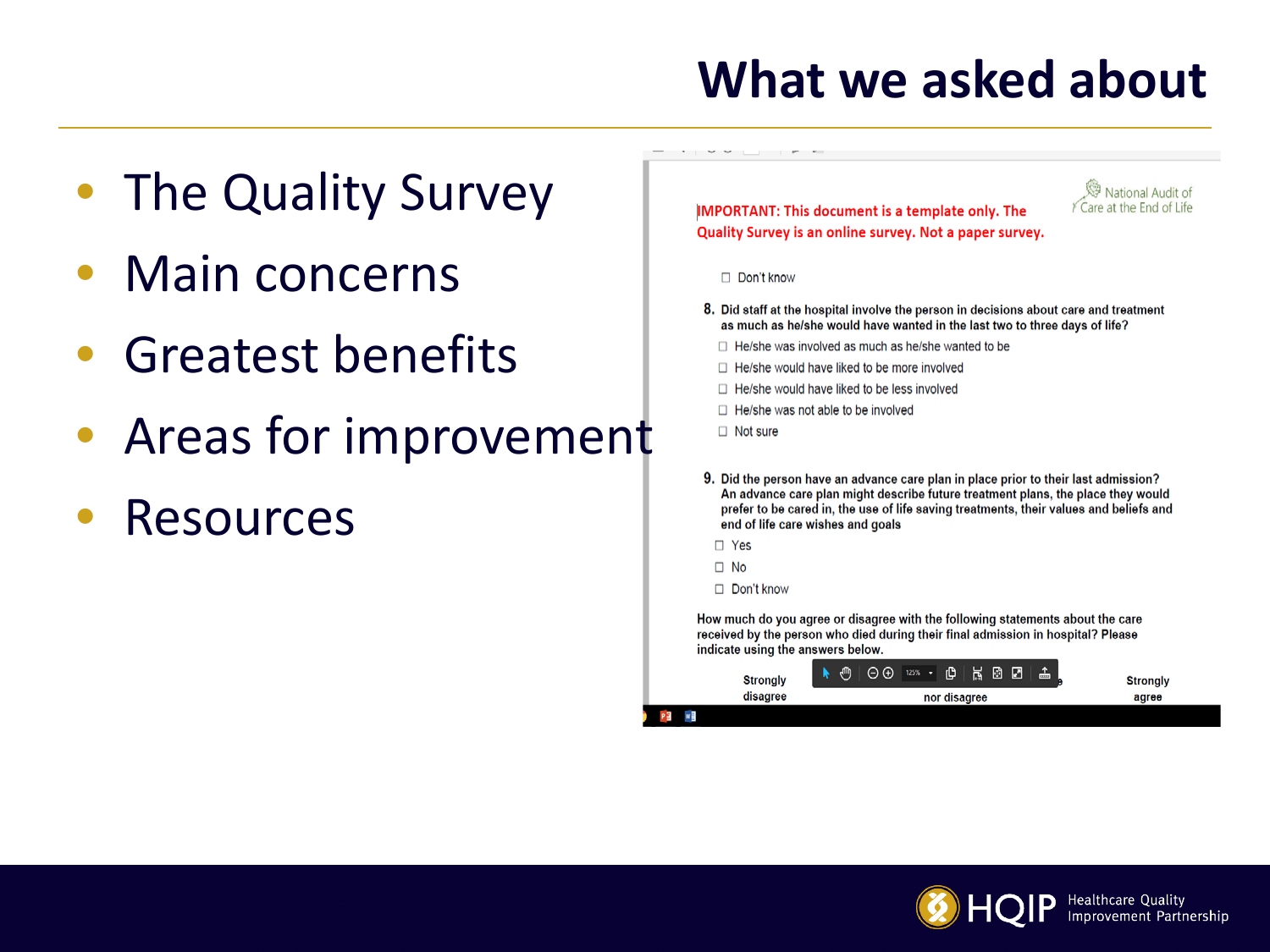# **The Quality Survey**

- Not received it
- Free text options from earlier on
- Too many questions
- **Repetitive**
- Too general

## **More questions about**

- Power of attorney
- Where person wanted to die

#### **Improvement**

• Co-pro with carers and staff

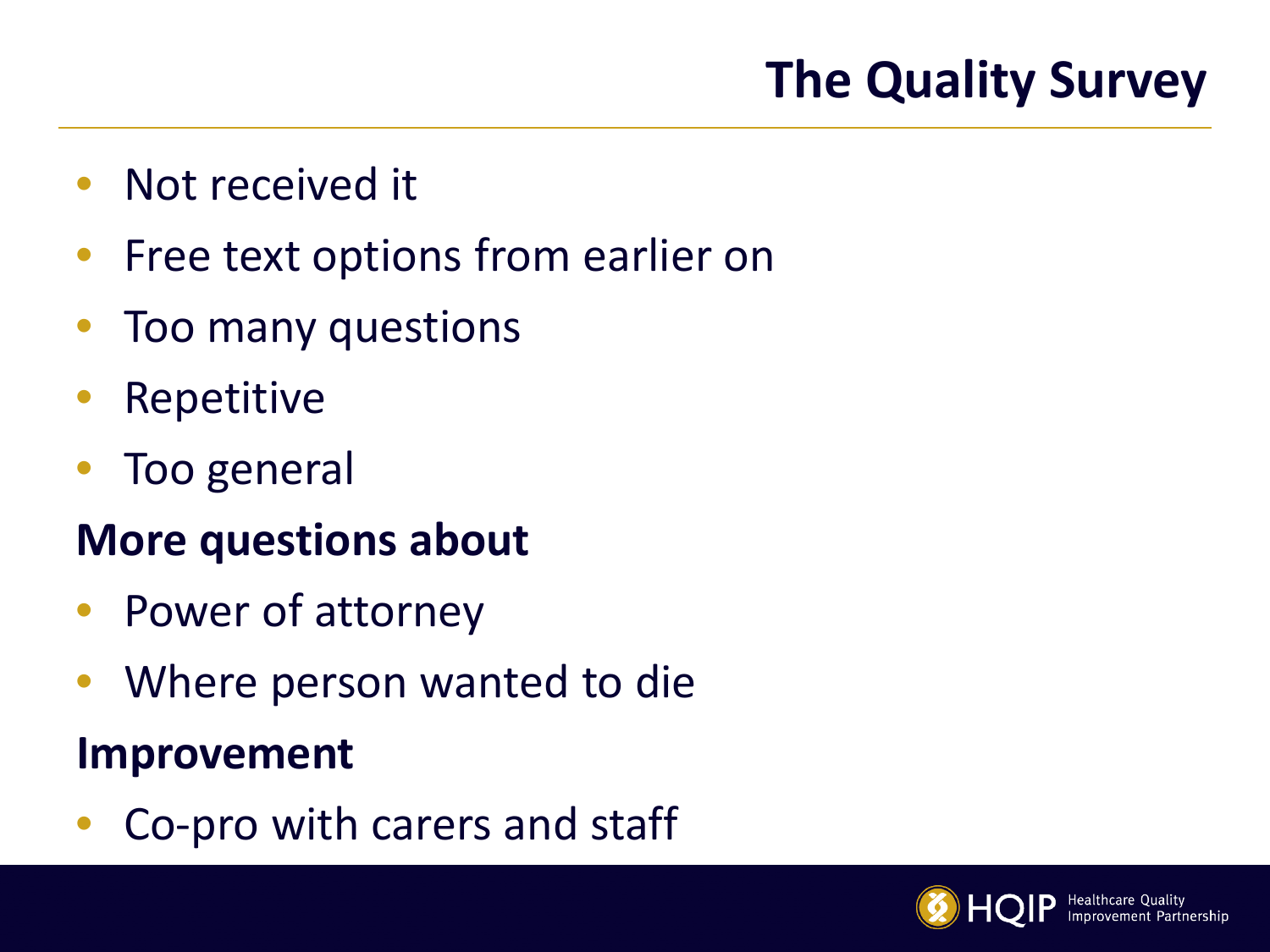# **Main areas of concern**

- Advance care plans followed
	- Advance decisions DNACPR
	- ReSPECT Lasting Power of Attorney
- Cross checking with families
- Their pain, confusion and fear
- Kept informed
- Key contact
- Access to palliative care team
- Bereavement care
- Care in the weekends
- Surrounding environment

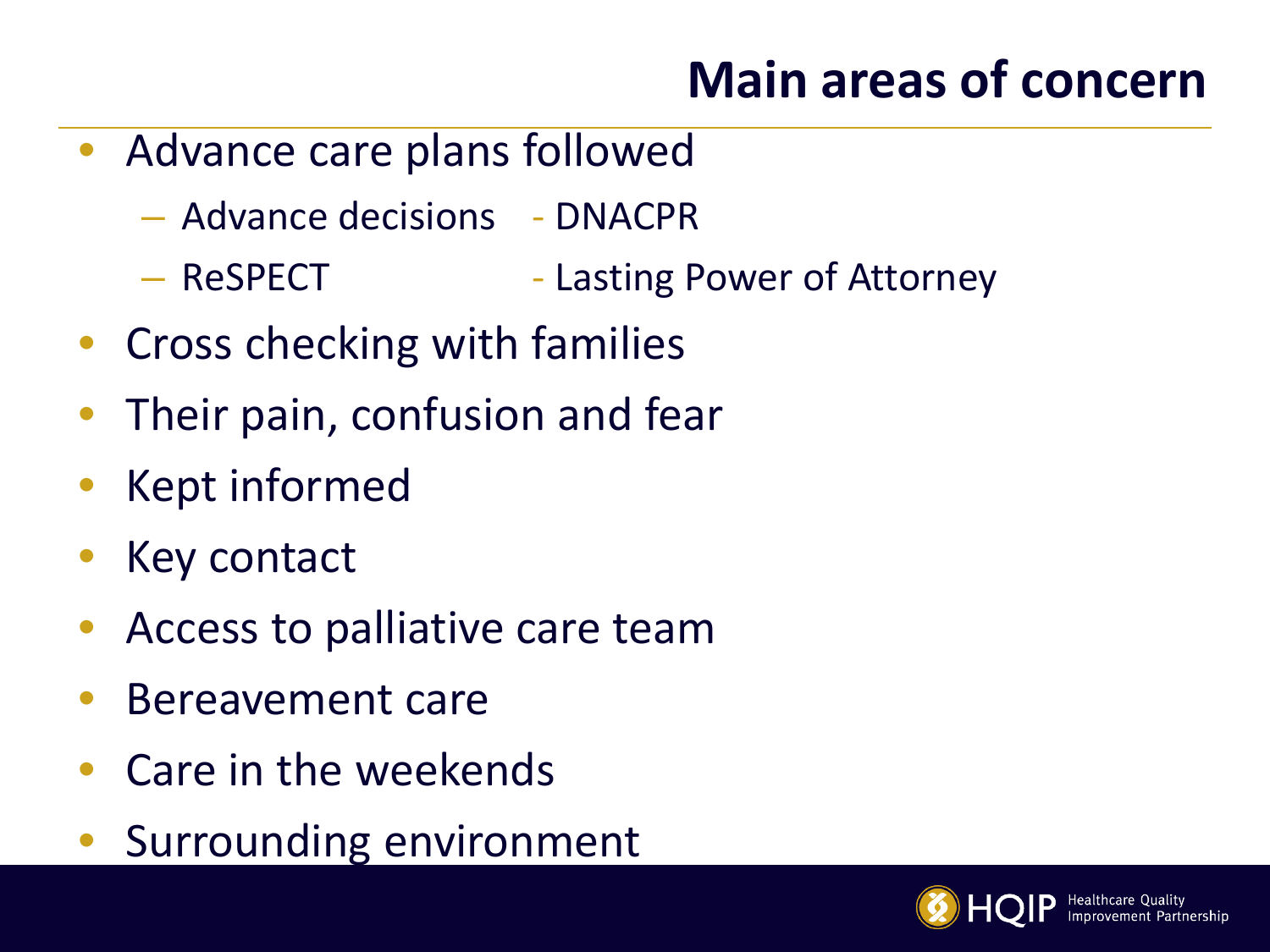- Information sharing
- Documented decisions
- Rapid discharge for dying at home
- Pain relief
- Private room
- Specialist scans
- Family presence
- Supportive and compassionate staff
- Open and honest consultant

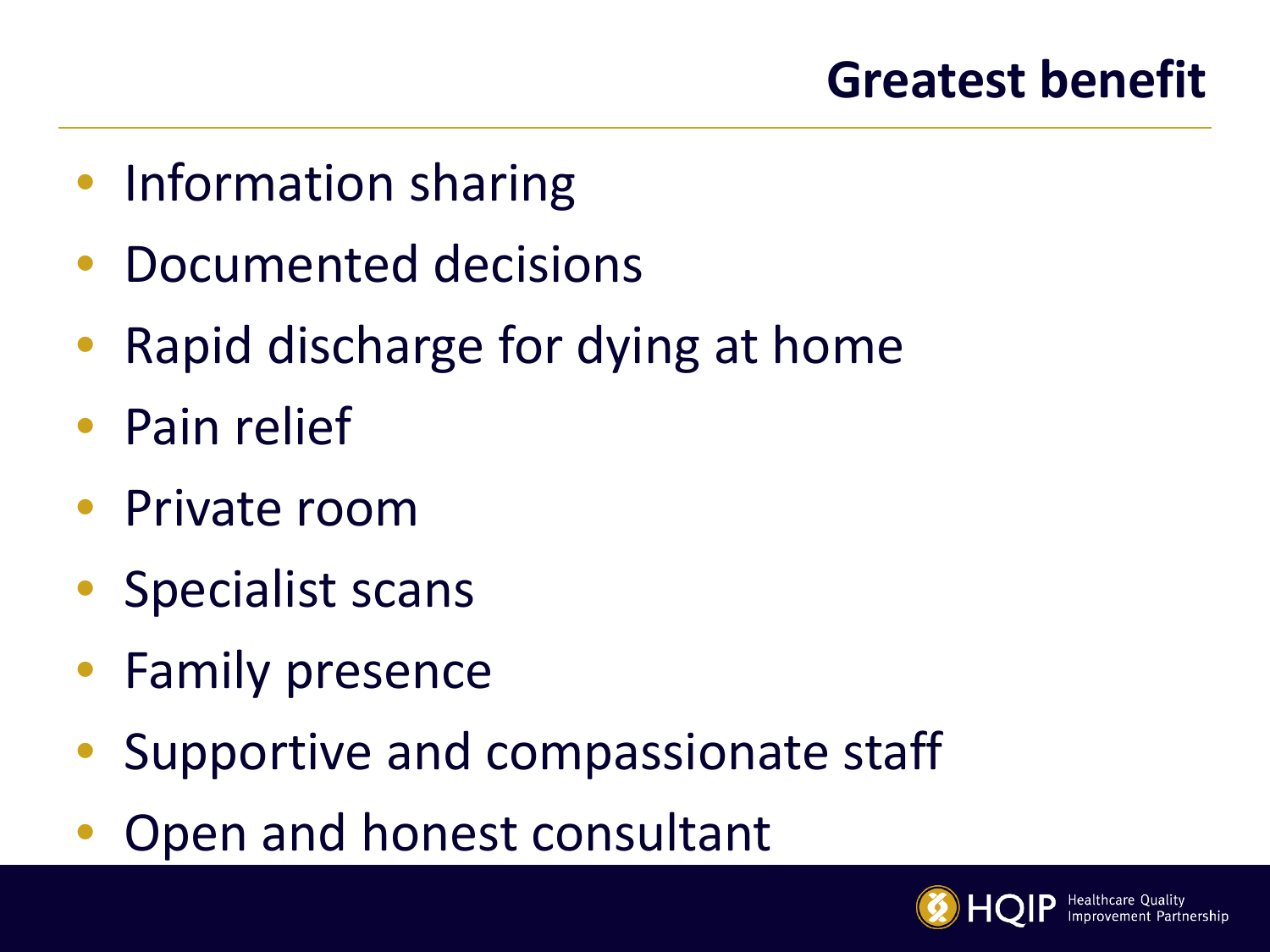- Making decisions for the patient under the Mental Capacity Act 2005
- Understanding of Health and Welfare Attorneys rights
- Fast track forms and referrals recorded
- Staff training and communication
- Facilities for families
- Information on Dilirium
- Dedicated key worker
- After death experience
- Ability to see loved one
- Access to consultant
- Ward movement
- Care in the community

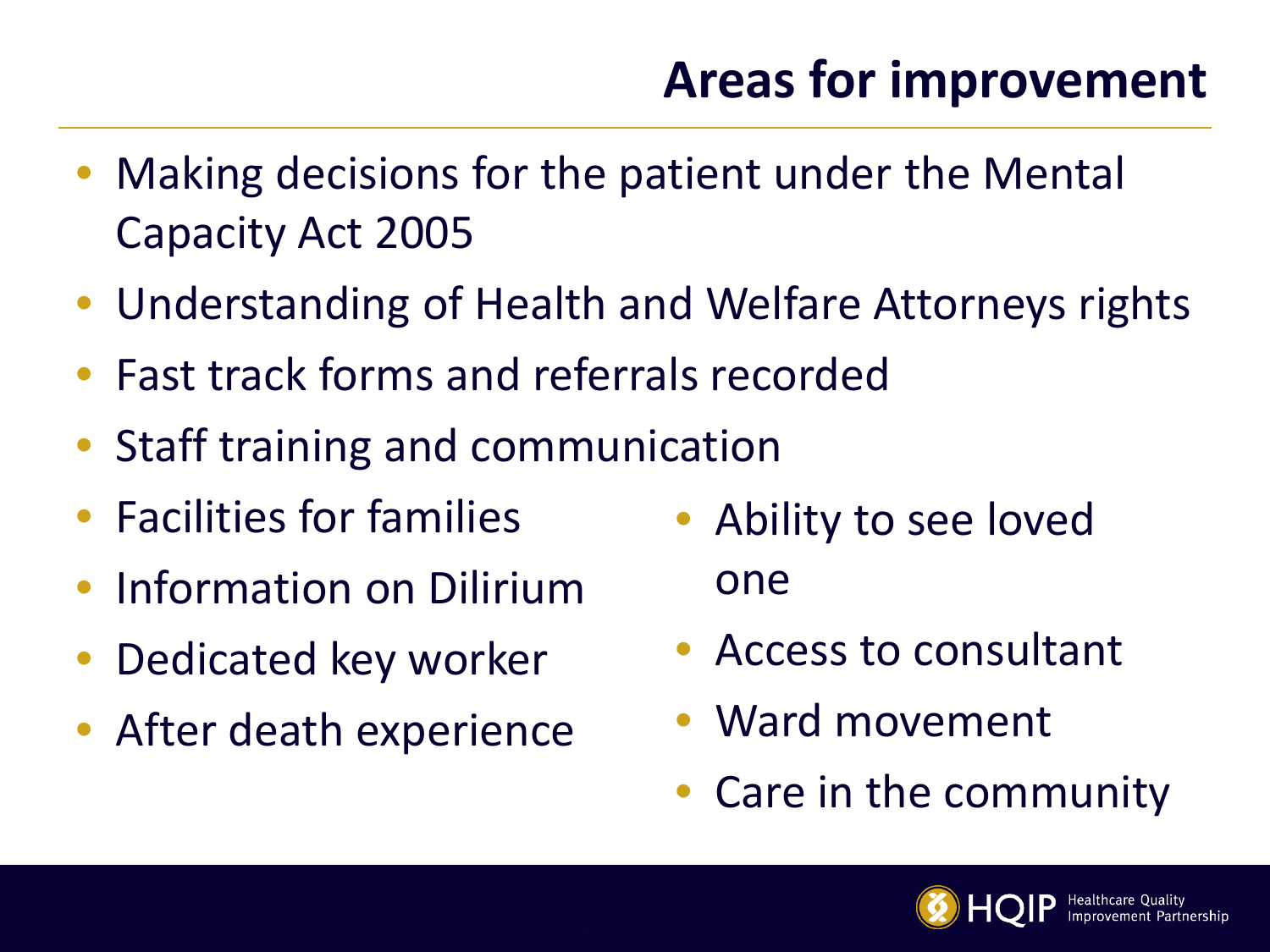#### **Resources**

- No awareness
- Good infographics
- Understandable
- **Right questions**
- **Each section explained**
- Would support them in their experience
- Help to influence services



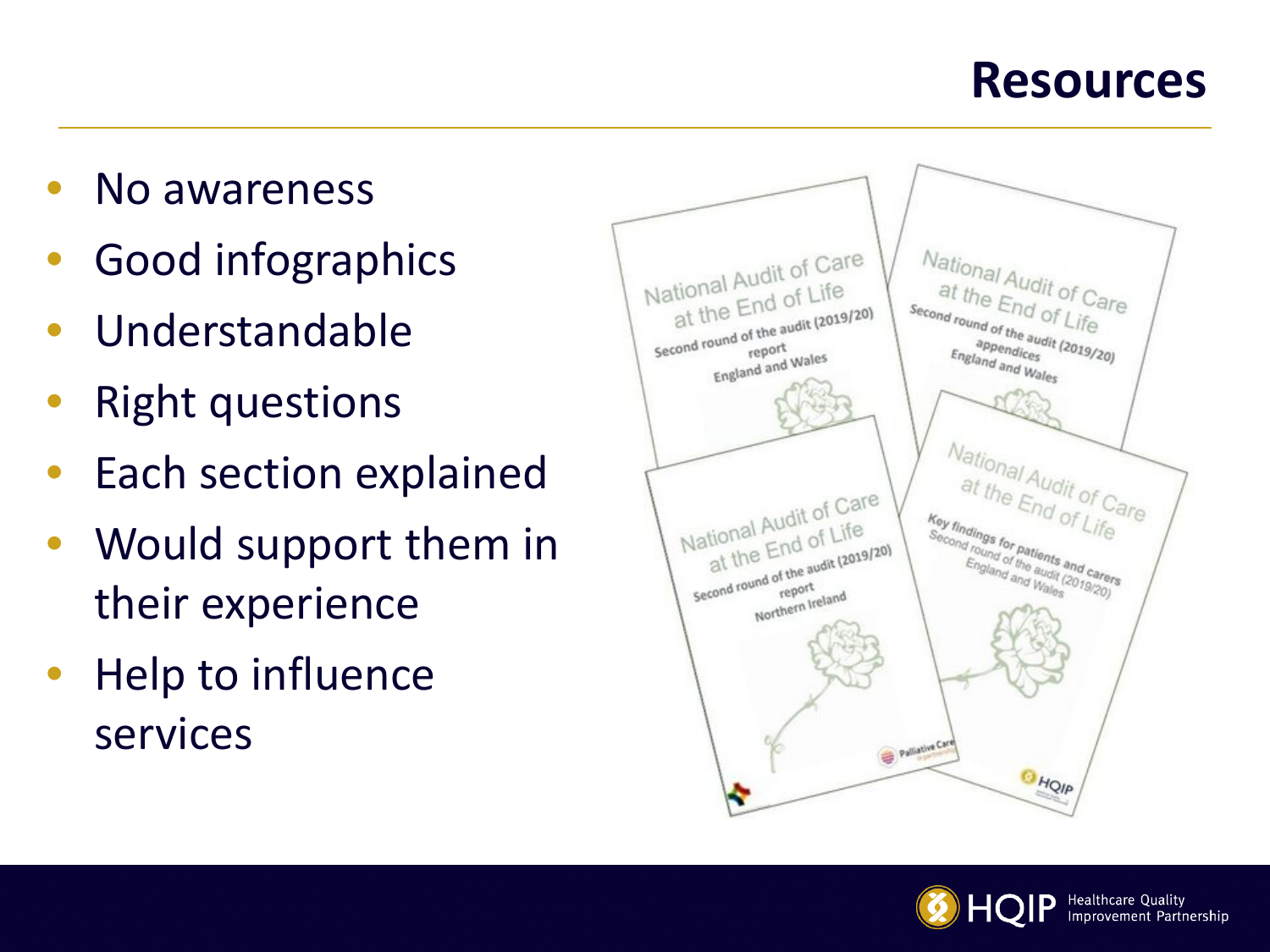#### **Improvements**



#### **About NACEL**

uk/nacel

The National Audit of Care at the End of Life (NACEL) is a national comparative audit of the quality and outcomes of care experienced by the dying person and those important to them during the last admission leading to death in acute hospitals, community hospitals and mental health inpatient providers in England. Wales and Northern Ireland

NHS Benchmarking Network have been commissioned by HQIP to provide NACEL. Three cycles of the audit have been commissioned to be undertaken over three consecutive years. The aim of the audit is to improve the quality of care at the end of their life. NACEL covers NHS funded inpatient care provided to adults (18+).

NACEL is featured on NHS England's Quality Accounts list for 2021/22. For further information about the statutory function of this list please refer to HQIP's Guidance on Quality Accounts.



- More accessible easy read
- Recommendations too vague
- Local recommendations
- Hospice arrangements

#### More information on

- Care plans
- Wills and power of attorney
- Up to date signposting